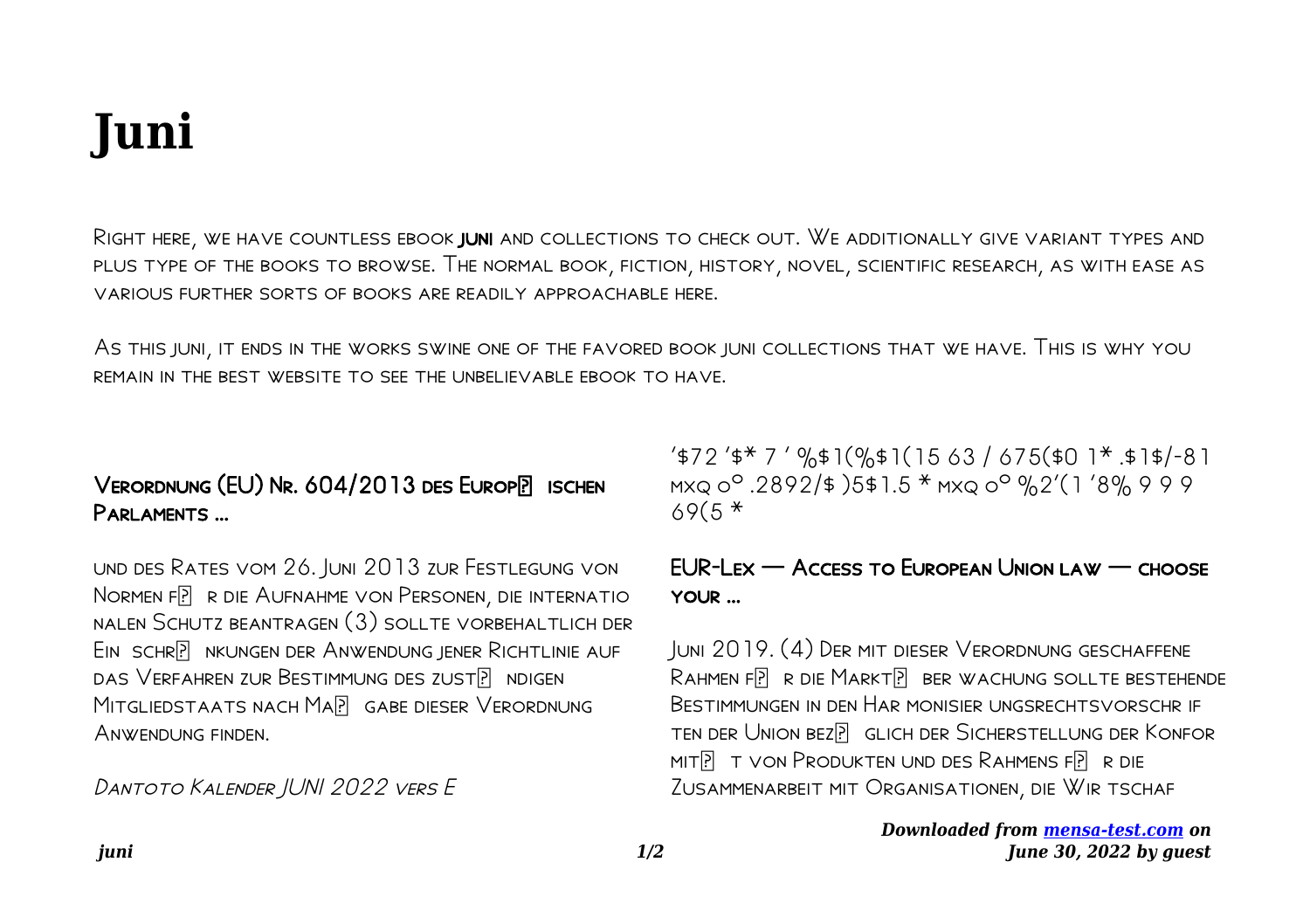explorer A block explorer – a website that tracks all the

#### Dantoto Kalender JUNI 2022 vers E

'\$72 '\$\* 7 ' %\$1(%\$1(15 63 / 675(\$0 1\* .\$1\$/-81 mxq  $0^{\circ}$  .2892/\$ )5\$1.5 \* mxq oº %2'(1 '8% 9 9 9  $69(5 *$ 

*RICHTLIJN (EU) 2019/ 944 VAN HET EUROPEES PARLEMENT …*

van 5 juni 2019 betreffende gemeenschappelijke regels voor de inter ne markt voor elektr iciteit en tot wijziging van Richtlijn 2012/27/EU (herschikking) (Voor de EER relevante teks t) HET EUROPEES PARLEMENT EN DE RAAD VAN DE EUROPESE UNIE, Gezien het Verdrag betreffende de werking van de Europese Unie, en met name ar tikel 194, lid 2, ...

#### Holzpreise aktuell & regional - LAND & FORST

Holzpreise aktuell & regional Stichtag: 15. Juni 2021 Diese Holzpreisübersicht basiert auf den Preismeldungen der LWK-Forstämter aus allen Teilen Niedersachsens. Neben den Preisspannen erhalten Sie Informationen über die aktuellen Trends bei den wichtigsten Marktsegmenten.

## **1254 Ishihara Instructions - Stanford University**

Ishihara Instructions The Series of Plates Designed as a Test for Color Deficiency SHINOBU ISHIHARA M.D., Dr.Med. Sc. Professor Emeritus of the University of Tokyo

## **Oerol Festival 2022 vrijdag 10 juni 2022**

*Downloaded from [mensa-](https://mensa-test.com)*Oerol Festival 2022 *[test.com](https://mensa-test.com) on June 28, 2022 by guest*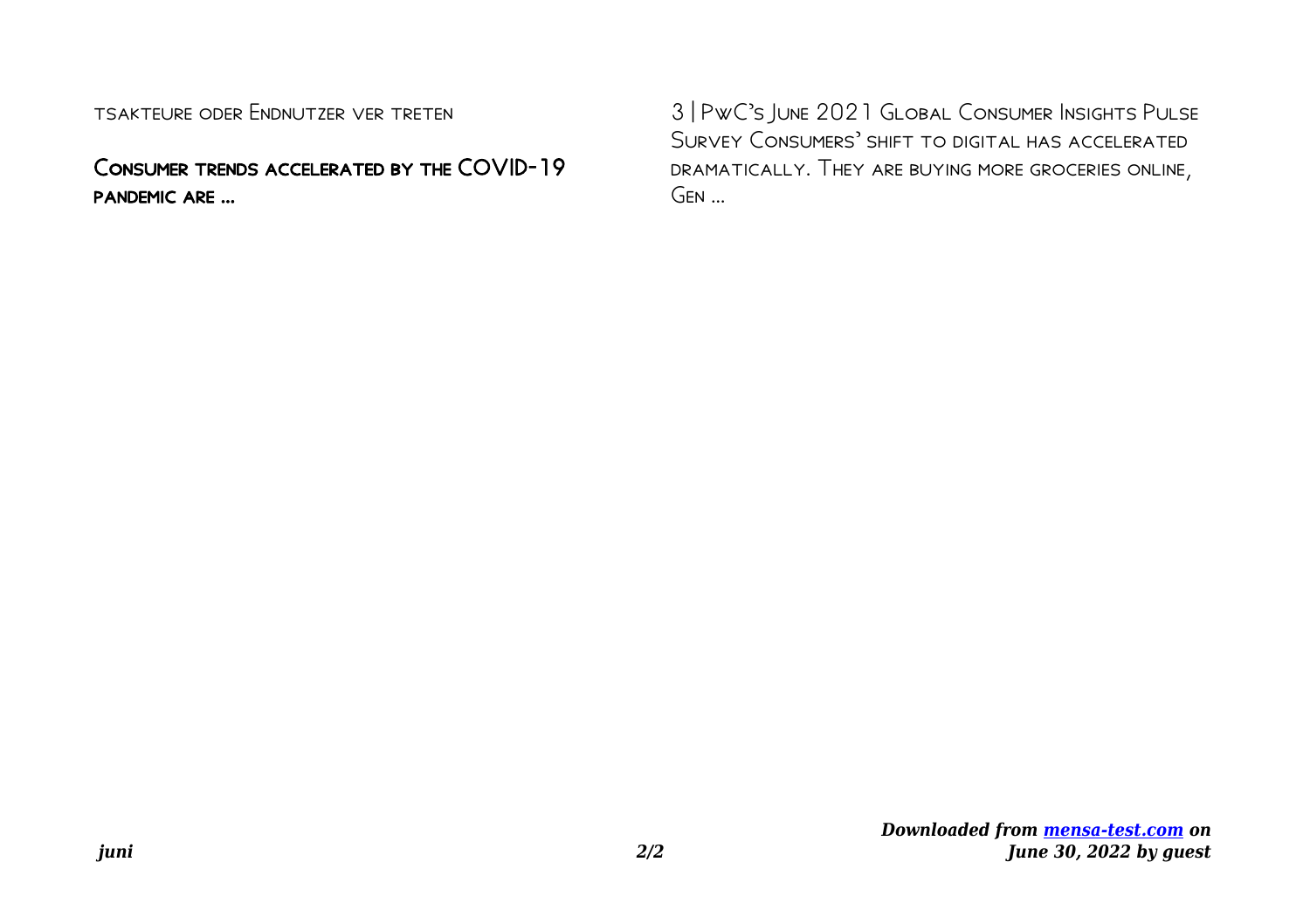vrijdag 10 juni 2022 Versie: 17 mei om 15:47 MIDDEN 08:00 09:00 10:00 11:00 12:00 13:00 14:00 15:00 16:00 17:00 18:00 19:00 20:00 21:00 22:00 23:00 00:00 01:00 Dôbe Formerum Oost 22:30 Rijgen de Luwte 10:00 Shishani 14:00 Bahghi 17:00 Over de geur van vers brood en de schaal van de dingen 18:15 Over de geur van vers brood ...

*43126296*

Title: 43126296.indd Author: anagtegaal Created Date: 6/4/2022 10:23:24 AM

**Dommerliste for DKK's udstillinger i Vejen den 17.-18.-19. juni …**

17.05.2022 1 Dommerliste for DKK's udstillinger i Vejen den 17.-18.-19. juni 2022 Fredag: International udstilling – Lørdag: Nordisk udstilling – Søndag: International udstilling FREDAG 17. juni – alle grupper INTERNATIONAL LØRDAG 18. juni – alle grupper NORDISK SØNDAG 19. juni – alle grupper INTERNATIONAL – kval. til Crufts Evt. reservedommer

## **Intensive Hafertage diabetesDE**

Hafer Die Alleskörner, Patienten-Informationsblatt – begleitend zu einem Beratungsgespräch, Juni 2017, Seite 4 von 4 Die Schlüsselsubstanz: Das Hafer-Beta-Glucan Das Hafer-Beta-Glucan ist ein löslicher Ballaststoff, der in dieser spezifischen Form nur in Hafer vorkommt. Vom 10-prozentigen Ballaststoffgehalt des Hafers macht Beta-Glucan 4,5 Prozent aus.

## **Werkwijzer Poortwachter - UWV**

Werkwijz<del>@</del>6w?i@@@&YQ&htersa *[test.com](https://mensa-test.com) on June 28, 2022 by guest* Bij de geactualiseerde

*juni 3/6*